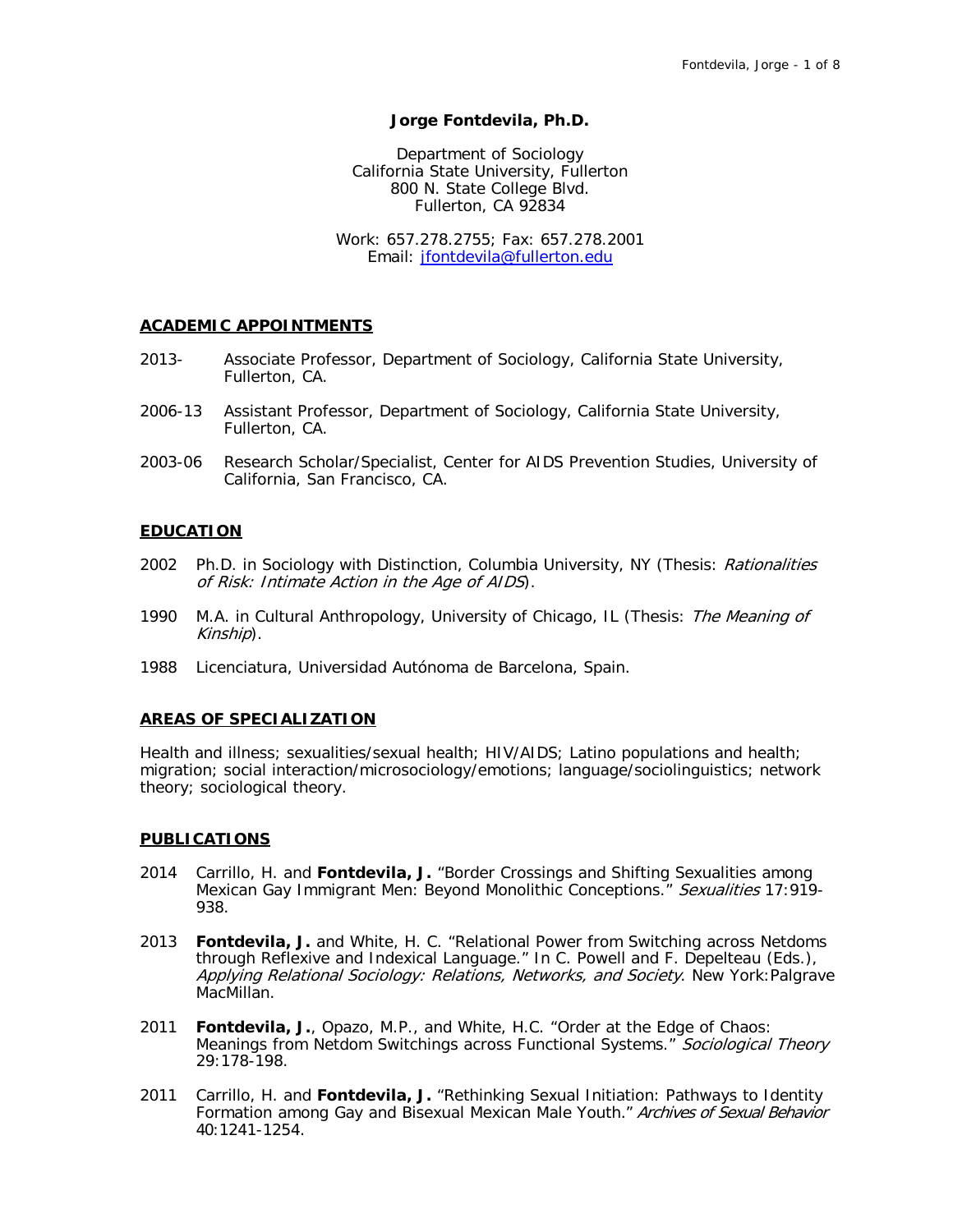- 2010 **Fontdevila, J.** "Indexes, Power, and Netdoms: A Multidimensional Model of Language in Social Action." Poetics 38:587-609.
- 2010 **Fontdevila, J.** and White, H. C. "Power from Switching across Netdoms through Reflexive and Indexical Language." REDES 18:326-349
- 2009 **Fontdevila, J**. "Framing Dilemmas during Sex: A Micro-Sociological Approach to HIV Risk." Social Theory & Health 7:241-263.
- 2008 Carrillo, H., **Fontdevila, J.**, Brown, J., and Gomez, W. Risk Across Borders: Sexual Contexts and HIV Prevention Challenges among Mexican Gay and Bisexual Immigrant Men. Trayectos Study Monograph (UCSF/SFSU, [www.caps.ucsf.edu/projects/Trayectos\)](http://www.caps.ucsf.edu/projects/Trayectos).
- 2007 El-Bassel, N., Gilbert, L., Wu E., Chang, M., and **Fontdevila, J.** "Perpetration of Intimate Partner Violence among Men in Methadone Treatment Programs in New York City." American Journal of Public Health 97:1230-1232.
- 2006 **Fontdevila, J.** "Phenomenologies of the Akratic Self: Masculinity, Regrets, and HIV Risk among Men on Methadone." Journal of Urban Health 83:586-601.
- 2005 **Fontdevila, J.**, El-Bassel, N., and Gilbert, L. "Accounting for HIV Risk among Men on Methadone." Sex Roles 52:609-624.
- 2004 Schilling, RF., **Fontdevila, J.**, Fernando, D., El-Bassel, N., and Monterroso, E. "Proximity to Needle Exchange Programs and HIV-related Risk Behavior among Injection Drug Users in Harlem." Evaluation and Program Planning 27:25-33.
- 2004 El-Bassel, N., Gilbert, L., Golder, S., Wu EW., Chang, MW., **Fontdevila, J.**, and Sanders, G. "Deconstructing the Relationship between Intimate Partner Violence and Sexual HIV Risk among Drug-involved Men and their Female Partners." AIDS and Behavior 8:429-439.
- 2003 Fernando, D., Schilling, RF., **Fontdevila, J.**, and El-Bassel, N. "Predictors of Sharing Drugs among Injection Drug Users in the South Bronx, NYC: Implications for HIV Transmission." Journal of Psychoactive Drugs 35:227-236.
- 2001 El-Bassel, N., **Fontdevila, J.**, Gilbert, L., Voisin, D., Richman, BL., and Pitchell, P. "HIV Risks of Men in Methadone Maintenance Treatment Programs who Abuse their Intimate Partners: A Forgotten Issue." Journal of Substance Abuse 13:29-43.
- 2000 Schilling, RF., Fernando, D., **Fontdevila, J.**, and El-Bassel, N. "HIV Risk Reduction among Injection Drug Users: Explaining the Lack of Anticipated Outcomes in a Community-level Controlled Comparison Study." Evaluation and Program Planning 23:301-313
- 2000 Gilbert, L., El-Bassel, N., Rajah, V., Foleno, A., **Fontdevila, J.**, Frye, V., and Richman, BL. "The Converging Epidemics of Mood-Altering-Drug-Use, HIV, HCV, and Partner Violence: A Conundrum for Methadone Maintenance Treatment." The Mount Sinai Journal of Medicine 67:452-464.
- 1998 Recasens, D., Pallares MD., and **Fontdevila, J.** "An Electropalatographic and Acoustic Study of temporal Coarticulation for Catalan Dark /L/ and German Clear /L/." Phonetica 55:53-79.
- 1997 Recasens D., Pallares MD., and **Fontdevila, J.** "A model of Lingual Coarticulation Based on Articulatory Constraints." Journal of the Acoustical Society of America 102:544-561.
- 1996 Recasens D., **Fontdevila, J.**, and Pallares, MD. "Linguopalatal Coarticulation and Alveolar Palatal Correlations for Velarized and Non-velarized /L/." Journal of Phonetics 24:165-185.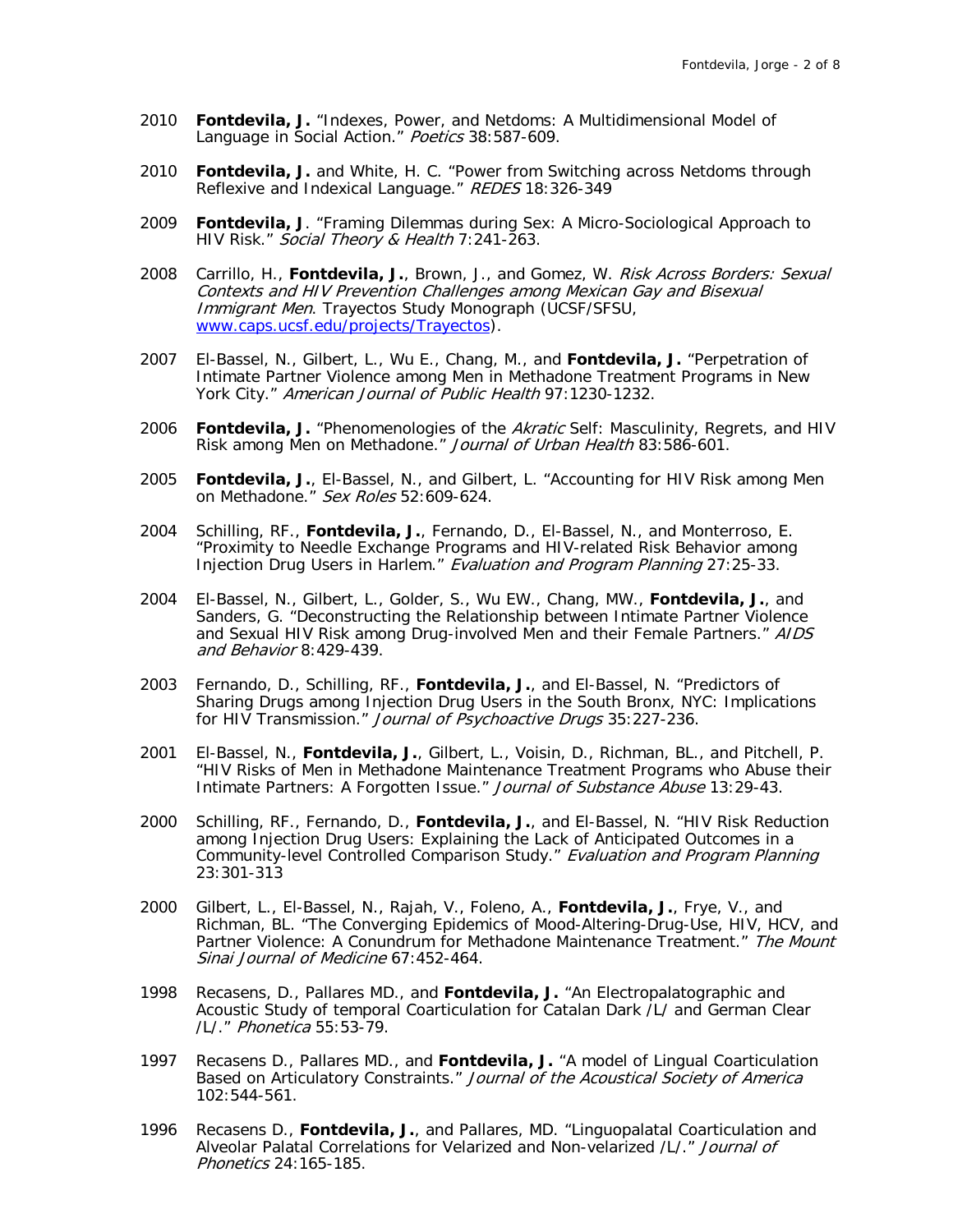- 1995 Recasens, D., **Fontdevila, J.**, and Pallares, MD. "A Production and Perceptual Account of Palatalization." Pp. 265-281 in Phonology and Phonetic Evidence, Papers in Laboratory Phonology  $IV<sub>i</sub>$  edited by B. Connell and A. Arvaniti. Cambridge University Press.
- 1995 Recasens, D., **Fontdevila, J.**, and Pallares, MD. "Velarization Degree and Coarticulatory Resistance for /L/ in Catalan and German." Journal of Phonetics 23:37-52.
- 1995 Recasens, D., Pallares, MD., and **Fontdevila, J.** "Co-Articulatory Variability and Articulatory Acoustic Correlations for Consonants." European Journal of Disorders of Communication 30:203-212.
- 1994 **Fontdevila, J.**, Pallares, MD., and Recasens, D. "The Contact Index Method of Electro-palatographic Data Reduction." Journal of Phonetics 22:141-154.
- 1994 **Fontdevila, J.**, Pallares, MD., and Recasens, D. "Electropalatographic Data Collected With and Without a Face Mask." Journal of Speech and Hearing Research 37:806-812.
- 1993 Recasens, D., **Fontdevila, J.**, and Pallares, MD., and Solanas, A. "An Electropalatographic Study of Stop Consonant Clusters." Speech Communication 12:335-356.
- 1993 Recasens, D., Farnetani, E., **Fontdevila, J.**, and Pallares, MD. "An Electropalatographic Study of Alveolar and Palatal Consonants in Catalan and Italian." Language and Speech 36:213-234.
- 1992 Recasens, D., **Fontdevila, J.**, and Pallares, MD. "Alveolar-palatal Correlations in Coarticulatory Activity for a Selected Group of Catalan consonants." Bulletin de la Communication Parlee, Institut de la Communication Parlee (Grenoble, FRANCE) 2:59-72.

## **OTHER PUBLICATION WORK**

- 2010 **Fontdevila, J.** Spanish translation of: Fontdevila, J. y White, H. C "El Poder por Cambios a través de Netdoms vía el Lenguaje Indéxico y Reflexivo." REDES 18: 326-349.
- 2009 **Fontdevila, J.** Spanish translation of: White, H. C. "Redes e Historias." REDES 16: 1-43.

#### **UNPUBLISHED MONOGRAPH**

2008 **Fontdevila, J.** From Indexes to Netdoms: A Review of the Anthropology and Sociology of Language. Unpublished Monograph (135 pgs.), Columbia University, NY.

#### **ACADEMIC CERTIFICATES**

- 2013 "Introduction to Complexity," Santa Fe Institute Massive Open Online Course, June 2013, Santa Fe Institute, NM.
- 2011 "Logic Modeling Workshop," Health Promotion Research Institute, April 2011, California State University, Fullerton, CA.
- 2007 Teaching and Learning Academy Certificate (TLAC), Faculty Development Center, May 2007, California State University, Fullerton, CA.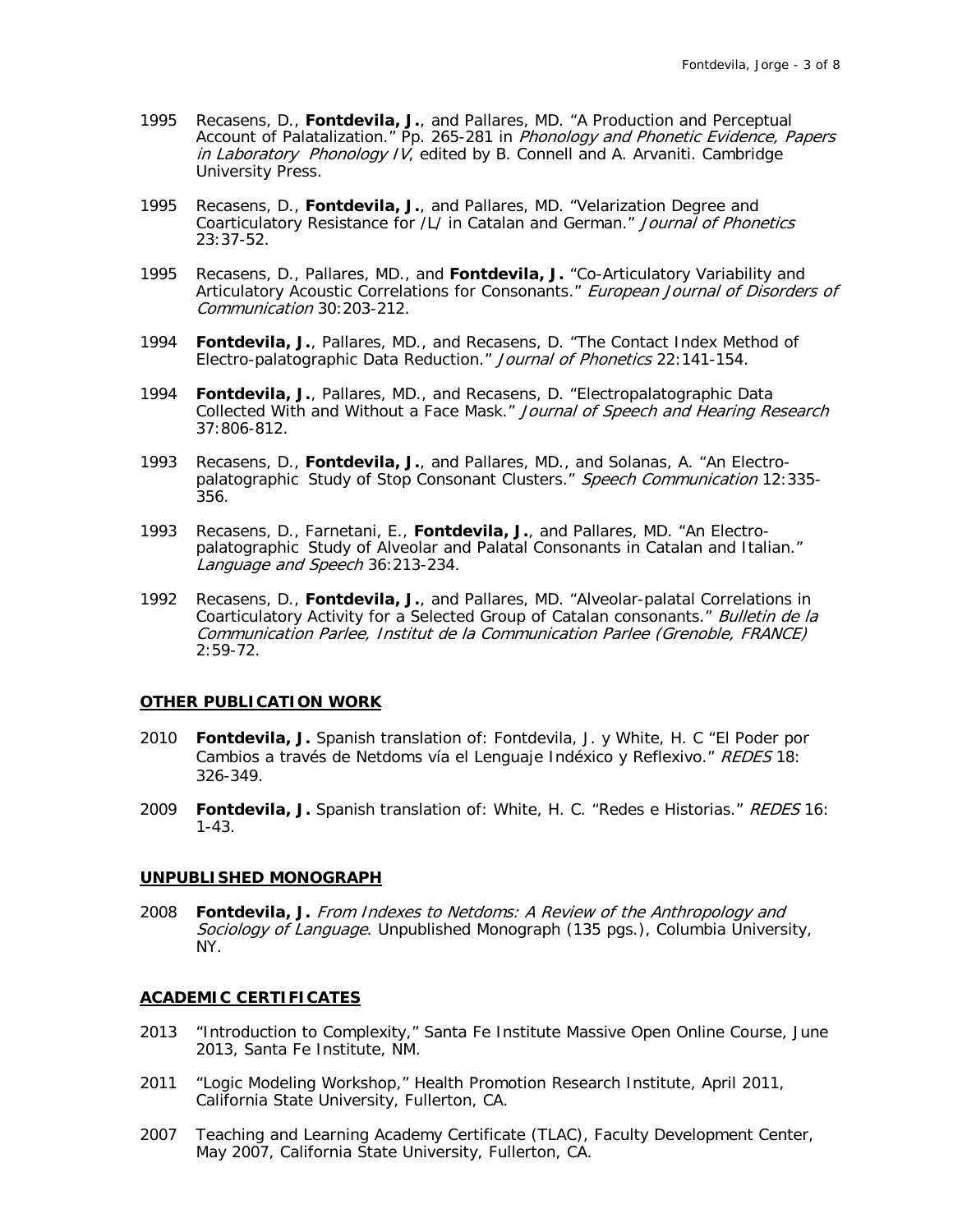2004 "HIV and Substance Abuse on the Border," UCLA Pacific AIDS Education & Training Center, May 2004, San Diego, CA.

### **HONORS, AWARDS, GRANTS, FELLOWSHIPS**

- 2013 Grant course release to develop an external research proposal (HIV-HPV Syndemic Relations among Men who have Sex with Men in Southern California), Health Promotion Research Institute, California State University, Fullerton.
- 2012 Milton A. Gordon Award for Scholarly and Creative Activities, Office of the President, California State University, Fullerton, CA.
- 2009-10 "Call to Service-Move to Action" Community-based Research Grant (Contexts of HIV risk among Latino Men who have Sex with Men and Women in Orange County), Health Promotion Research Institute, and Center for Internships and Community Involvement, California State University, Fullerton, CA.
- 2009-10 California State University Special Fund for Research, Scholarship, and Creative Activity, Office of Grants and Contracts, California State University, Fullerton, CA.
- 2009 Faculty Summer Research and Writing Award, College of Humanities and Social Sciences, California State University, Fullerton, CA.
- 2009 Faculty Recognition Service to Students, Faculty Development Center, California State University, Fullerton, CA.
- 2008 Faculty Summer Research and Writing Award, College of Humanities and Social Sciences, California State University, Fullerton, CA.
- 2008 Outstanding Faculty Recognition Teacher-Scholar: Category of Exceptional Teaching Effectiveness, California State University, Fullerton, CA.
- 2007 Faculty Development Grant, Faculty Development Center, California State University, Fullerton, CA.
- 2000 Alex Inkeles Prize for excellence in Doctoral Studies, Department of Sociology, Columbia University, NY.
- 1994-01 Lazarsfeld, Presidential, and Dissertation Fellowships for Doctoral Studies in Sociology, Graduate School of Arts and Sciences, Columbia University, NY.
- 1992 Research Fellowship CIRIT from the Government of Catalonia (Spain) and the Institut de Phonétique of the Université de Provence (France).
- 1988-90 "La Caixa" Savings Bank Fellowship (Barcelona, Spain) for Graduate Studies at the University of Chicago, IL.

## **CONFERENCES, INVITED PRESENTATIONS, THINK TANK**

- 2013 **Fontdevila, J.** "From Performatives to Indexes: Beyond Strategy and Consensus in Communicative Action." American Sociological Association Meeting, August 11, New York, NY.
- 2013 **Fontdevila, J.** Session Organizer and Discussant "Sociologies of Risk, Religion, and Health: Exploring Recent Cross-fertilizations" Pacific Sociological Association Meeting, March 24, Reno, NV.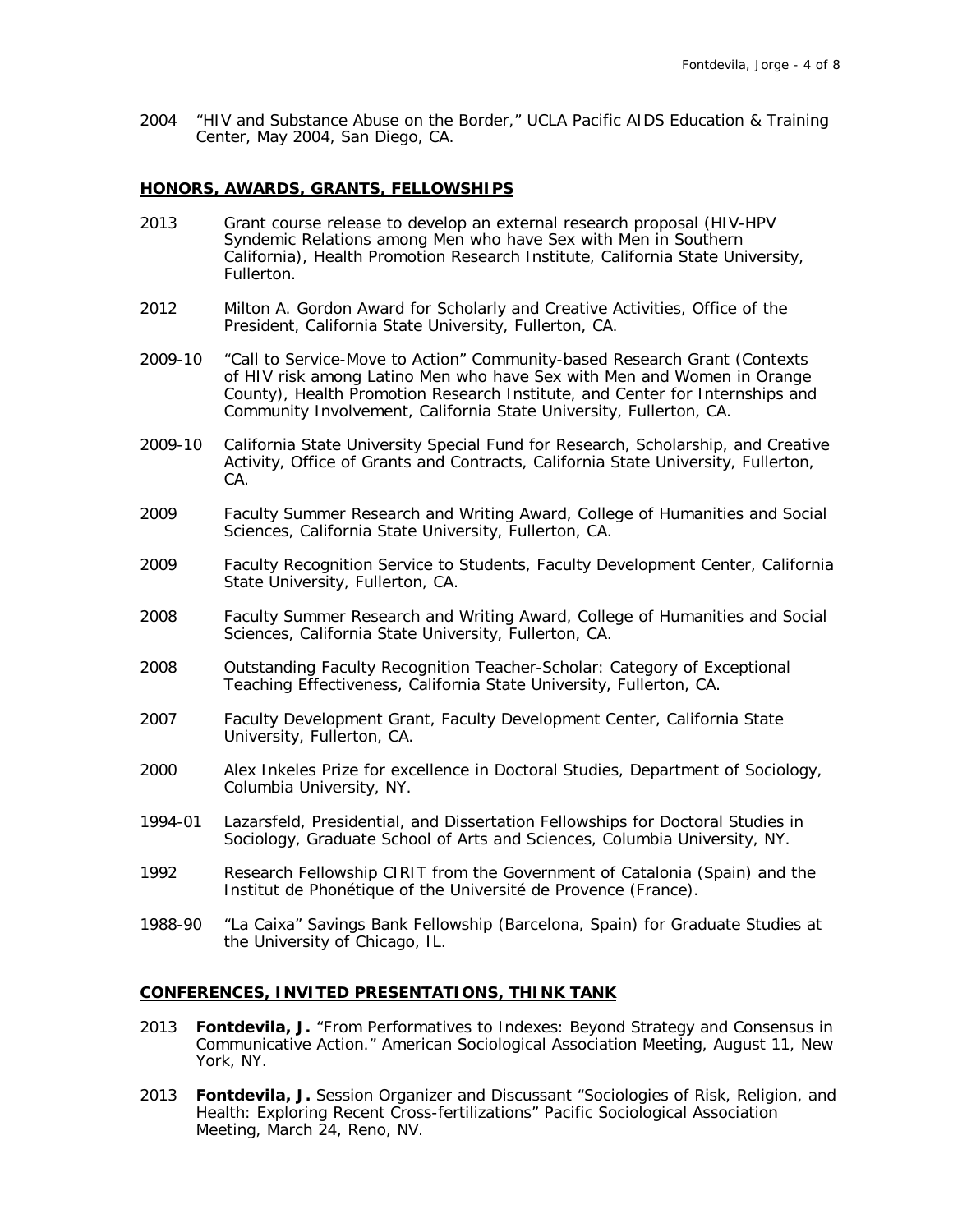- 2012 **Fontdevila, J.** "Heteronormativity or Homoeroticism? Contexts of HIV Risk among Non-gay Identified Latino Men who have Sex with Men and Women." XIX International AIDS Conference, July 24, Washington, DC.
- 2012 **Fontdevila, J.** "Framing Expectations and Sexual HIV Risk in Heterosexual Relationships." XIX International AIDS Conference, July 24, Washington, DC.
- 2011 **Fontdevila, J.** Invited presentation "Contexts of HIV Risk among Latino Men who have Sex with Men and Women in Orange County," HIV Awareness Week, December 1, California State University, Fullerton, CA.
- 2011 **Fontdevila, J.** Invited author to the "Q&A Authors of Poetics Issue (Toward a Relational Sociology of Meaning: Language and Socio-cultural Processes)," Language and Culture Network Roundtable, American Sociological Association Meeting, August 23, Las Vegas, NV.
- 2011 **Fontdevila, J.** "Phenomenologies of Courtship: Sexual Rituals across Genders among Latino Immigrant Men." Pacific Sociological Association Meeting, March 10, Seattle, WA.
- 2011 **Fontdevila, J.** Session Organizer "Framing Binaries: New research on Bisexualities." Pacific Sociological Association Meeting, March 10, Seattle, WA.
- 2010 **Fontdevila, J.** Invited to the Think Tank of the Office of AIDS Research "Social and Behavioral Prevention Research" (Theoretical Models Group), US National Institutes of Health (NIH), September 26-28, Bethesda, MD.
- 2010 **Fontdevila, J.** Invited Presentation "Communicative, Power, and Resource Asymmetries in Heterosexual Relationships: Implications for HIV" at the Presidential Session "Gender, Sexuality, and the Global HIV/AIDS Epidemic." Pacific Sociological Association Meeting, April 9, Oakland, CA.
- 2009 **Fontdevila, J.** Co-organizer and discussant of Regional Session **"**Migration and Shifting Sexualities among Latinos/as in California: Implications for HIV." American Sociological Association Meeting, August 9, San Francisco, CA.
- 2009 Carrillo, H. and **Fontdevila, J.** "Mexican Gay Men's Sexual Migration to California: Findings from The Trayectos Study." American Sociological Association Meeting, August 9, San Francisco, CA.
- 2009 **Fontdevila, J.** Co-facilitator **"**Workshop on Teaching the Sociology of HIV/AIDS." American Sociological Association Meeting, August 8, San Francisco, CA.
- 2009 **Fontdevila, J.** Session Organizer "The Sociology of Risk." Pacific Sociological Association Meeting, April 10, San Diego, CA.
- 2009 Carrillo, H. and **Fontdevila, J.** "Border Crossing and Shifting Sexualities: Implications for Sexual Health among Gay and Bisexual Mexican Immigrants." Pacific Sociological Association Meeting, April 9, San Diego, CA.
- 2008 **Fontdevila, J.** Invited Presentation "An Exploration of Meaning through Indexing: Meta-communicating HIV Status across Sexual Networks" at the Workshop on Meaning: Language and Socio-Cultural Process, Institute for Social and Economic Research and Policy, Columbia University, November 13, New York, NY.
- 2008 **Fontdevila, J.** "Framing Dilemmas during Sex: HIV Risk among Mexican Gay Immigrants." Pacific Sociological Association Meeting, April 11, Portland, OR.
- 2007 **Fontdevila, J.** Invited Presentation "Cross-Cultural 'Miscommunication' between Mexican Gay Men and their U.S. Sex Partners: Implications for HIV," at the World AIDS Day Symposium, December 1, California State University Fullerton, CA.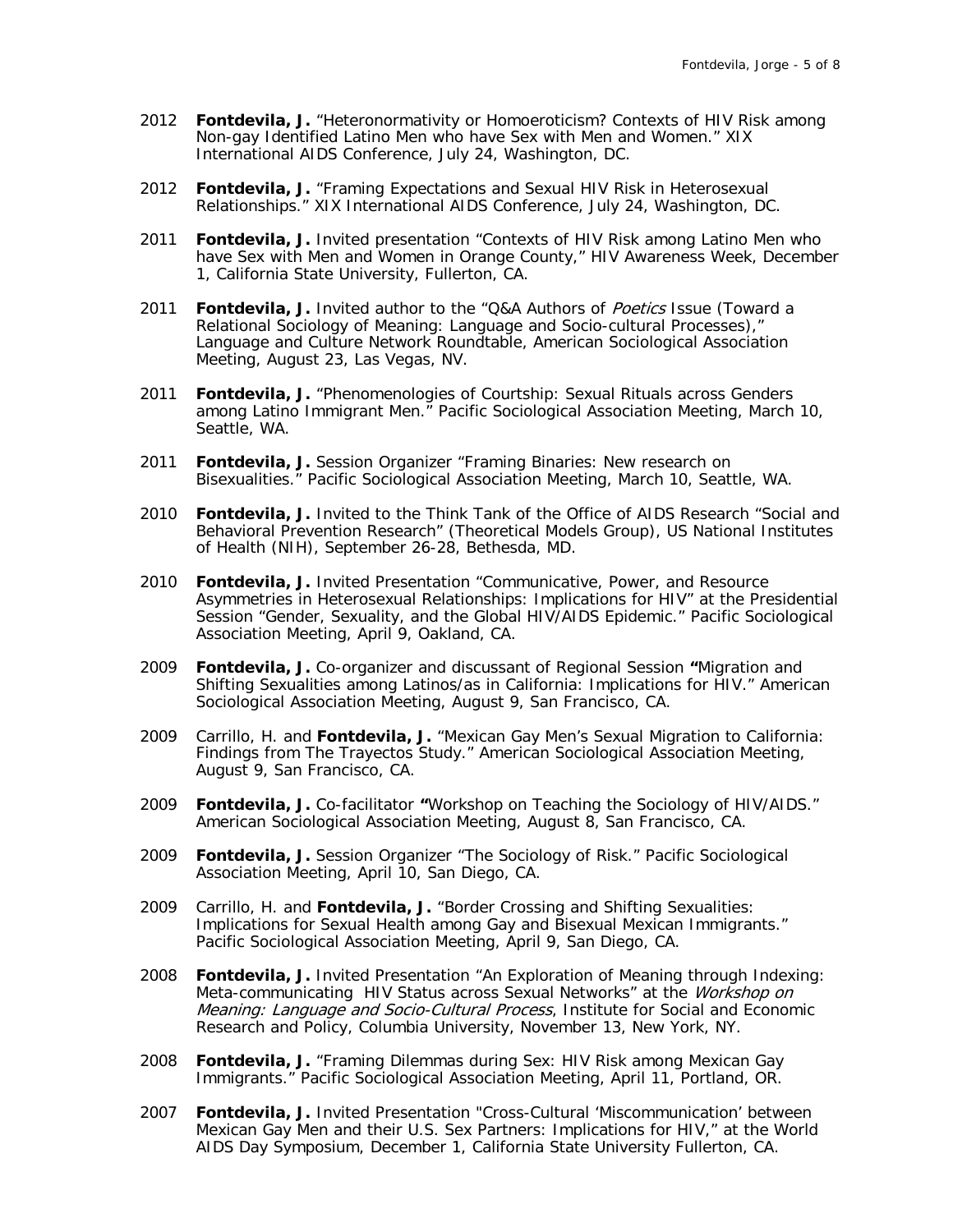- 2007 **Fontdevila, J.** Invited Presentation "Cross-Cultural 'Miscommunication' between Mexican Gay Men and their U.S. Sex Partners: Implications for HIV," at the Alpha Kappa Delta Sociology Symposium, March 6, California State University Fullerton, CA.
- 2006 Carrillo, H., **Fontdevila, J.,** and Brown, J. "International Migration and HIV Risk among Mexican Gay Men: The Trayectos Study." XVI International AIDS Conference, August 14, Toronto, Canada.
- 2006 **Fontdevila, J.** "Boundaries at Work: Sexual Cultures, Risk Heuristics, and HIV among Mexican Immigrants." American Sociological Association Meeting, August 11, Montreal, Canada.
- 2006 Carrillo, H. and **Fontdevila, J.** "Masculinidades, Violencia Social e Identidad Sexual entre Inmigrantes Mexicanos Gay y Bisexuales." II International Colloquium of Studies on Men and Masculinities, June 21, Guadalajara, Mexico.
- 2006 Carrillo, H., **Fontdevila, J.**, and Brown, J. "Shifting Sexualities: Migration and Same sex Desires among Mexican Men." Latin American Studies Association Meeting, March 17, San Juan, Puerto Rico.
- 2005 Carrillo, H., **Fontdevila, J.**, and Gonzalez-Rivera, V. "Acculturation, Monogamy, Casual Sex, and HIV Risk in Heterosexual Populations of Mexican Origin." American Public Health Association Meeting, December 14, Philadelphia, PA.
- 2005 Carrillo, H., **Fontdevila, J.**, Brown, J., and Scott, S. "Border Crossing and Shifting Sexualities: Implications for HIV Prevention." American Public Health Association Meeting, December 12, Philadelphia, PA.
- 2005 Carrillo, H., **Fontdevila, J.**, Brown, J., and Scott, S. "Contextual Factors in HIV Risk among Mexican Gay and Bisexual Male Immigrants." American Public Health Association Meeting, December 12, Philadelphia, PA.
- 2004 McCarthy, B. and **Fontdevila, J.** "New Directions in Rational Choice Research on Danger and Risk: Alternatives to the Thick Approach." American Society of Criminology Meeting, November 20, Nashville, TN.
- 2004 **Fontdevila, J.** "Phenomenologies of the Akratic Self: Sex, Regrets, and HIV." American Sociological Association Meeting, August 16, San Francisco, CA.

## **COURSES TAUGHT**

Social Interaction (Instructor, undergraduate) Sociology of Sexualities (Instructor, undergraduate, online and ground classes) Advanced Theories of Social Behavior (Instructor, graduate seminar) Sociology of Medicine-Health and Illness (Instructor, graduate seminar) Sociology of Medicine-HIV/AIDS Focus (Instructor, graduate seminar) Sociology of Emotions (Instructor, graduate seminar) Language and Culture (Teaching Assistant, undergraduate) Introduction to Sociological Theory (Teaching Assistant, undergraduate) Evaluation of Sociological Evidence (Teaching Assistant, undergraduate) Sociological Imagination (Teaching Assistant, undergraduate) Mass Media and Popular Culture (Teaching Assistant, undergraduate)

## **PEER REVIEW**

### Journal Reviewer

Archives of Sexual Behavior; American Journal of Sociology; Sociological Theory; Culture, Health and Sexuality; Sexualities; Contexts; Sex Roles; Sexuality Research and Social Policy; Social Problems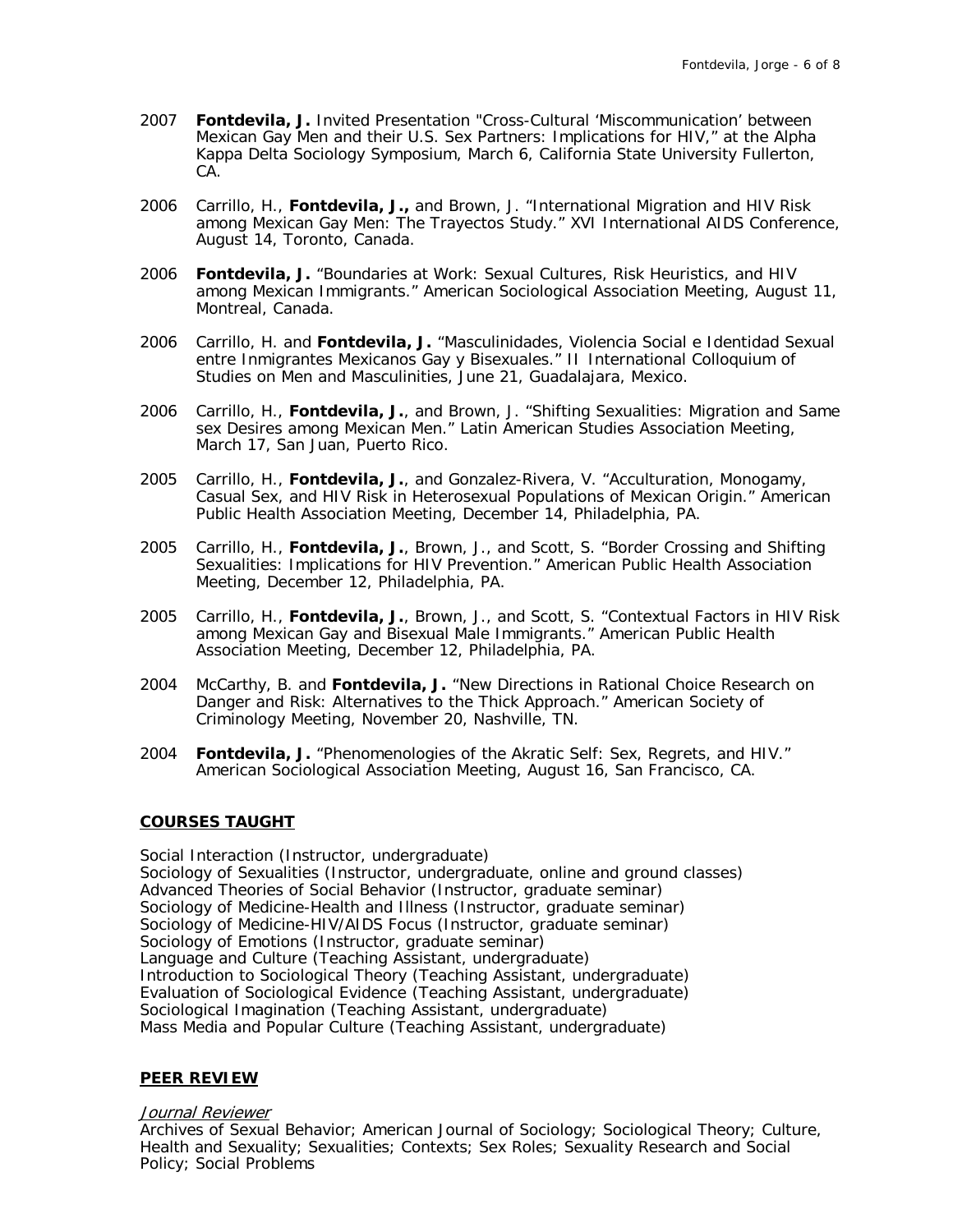**Grant Reviewer** National Science Foundation

Conference Abstract Reviewer International AIDS Society

# **PROFESSIONAL MEMBERSHIPS**

American Sociological Association (ASA); Sociologists' AIDS Network (SAN/ASA); Pacific Sociological Association (PSA); International AIDS Society (IAS); Columbia University Alumni Association; University of Chicago Alumni Association; Asociación de Becarios de "La Caixa."

## **PROFESSIONAL RESEARCH EXPERIENCE**

- 2003-06 Research Ethnographer (Center for AIDS Prevention Studies, University of California, San Francisco, CA). As part of the NIH-funded Trayectos Study, my work involved full-time ethnographic research (data collection, qualitative analysis, manuscript writing) on social contexts of HIV risk among gay and bisexual men of Mexican origin in San Diego.
- 2002 Epidemiological Consultant/Data Analyst (The Analytica Group, NY). My work involved data extraction for a meta-review study (atherosclerosis disease), comorbidities multivariate analysis (prostate cancer), and treatment evaluation (osteoarthritis).
- 1997-02 Postdoctoral Scholar (2002)/Graduate Research Associate (1997-2002) (Social Intervention Group, Columbia University, NY). As part of the NIH-funded Men's Health Project, I conducted research on the intersecting epidemics of HIV/AIDS, substance abuse, and intimate partner violence affecting heroininvolved men in Harlem. My work included design, implementation, and analysis of focus groups and in-depth interviews, as well as survey design, logistic and structural equation modeling of panel data.
- 1996 Statistical Consultant (Social Intervention Group, Columbia University, NY). As part of the CDC-funded multi-site AIDS Evaluation of Street Outreach Projects (AESOP), my work involved multivariate analysis and program evaluation of HIV risk factors and HIV outreach outcomes examined on the AESOP instrument of the South Bronx site (Association for Drug Abuse Prevention and Treatment, ADAPT).
- 1990-94 Research Associate (European Union/Institut d'Estudis Catalans, Spain). As part of the European Union speech synthesis/recognition project ESPRIT/BRA, my work involved full-time linguistic research, including spectrographic and articulatory data reduction and analysis of complex phonetic sequences across several European languages.

# **PROFESSIONAL AND UNIVERSITY SERVICE**

- 2014- Department Undergraduate Advisor
- 2014- Assessment/Curriculum Committee
- 2014 Commencement Graduation Committee<br>2014 Sociology Department Chair Flection Co
- Sociology Department Chair Election Committee
- 2012 Faculty Recruitment Committee
- 2012-14 Student Relations/Public Affairs Committee (Chair 2012-13)
- 2008- Institutional Review Board University Committee—Sociology Representative 2008- Faculty Advisory Board, Health Promotion Research Institute (College of Health and Human Development)
- 2008- Master of Arts Thesis Committees (over 10, Chair 2014)